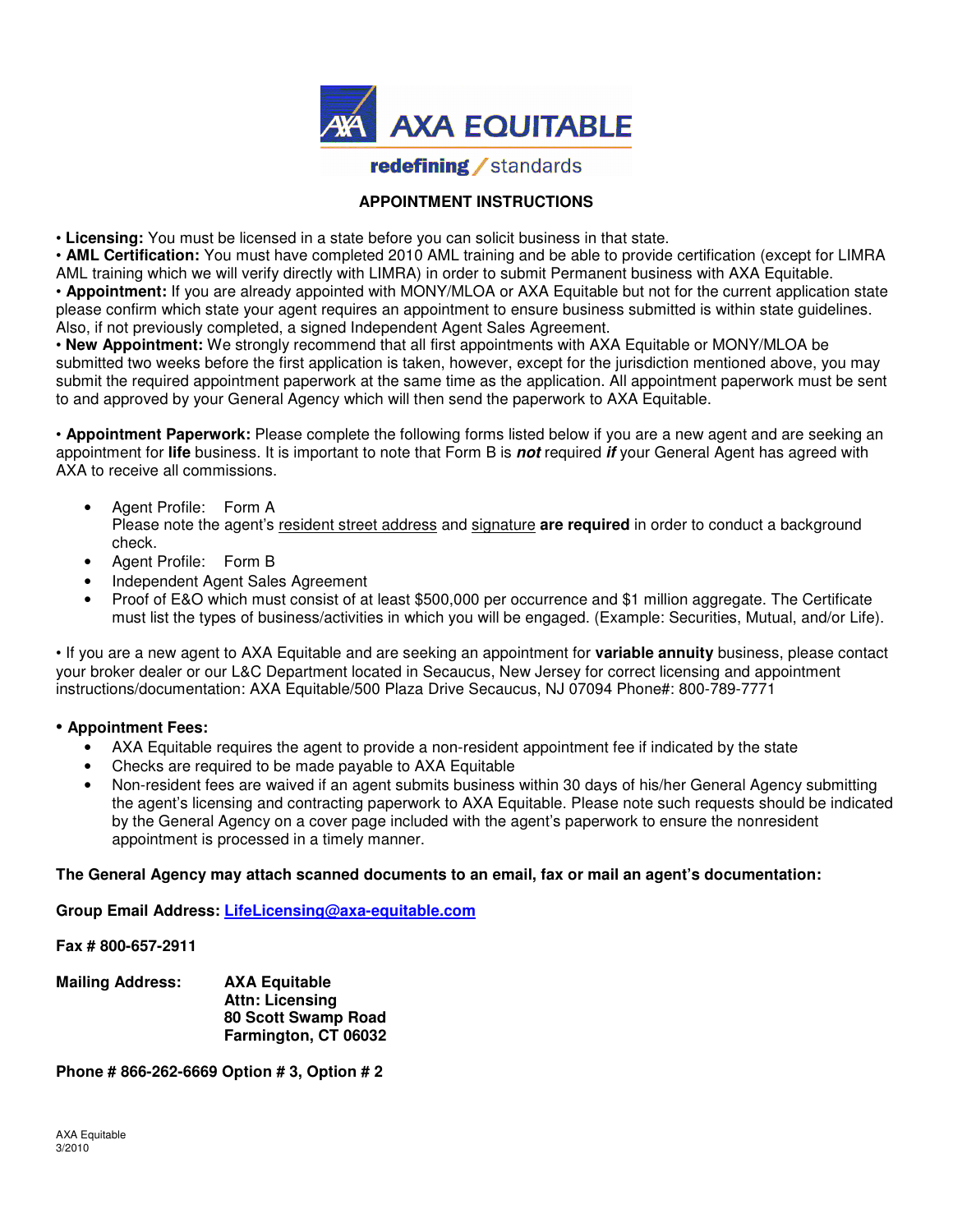

# **BGA CHECK-LIST**

|        |                                                                                  | BGA Code: ____________                                                                                                                       |  |  |
|--------|----------------------------------------------------------------------------------|----------------------------------------------------------------------------------------------------------------------------------------------|--|--|
|        |                                                                                  |                                                                                                                                              |  |  |
|        |                                                                                  | Has a New Business Application Been Submitted?<br>$\Box$ Yes<br>$\perp$<br>No                                                                |  |  |
|        |                                                                                  | Application Signed State: ___________                                                                                                        |  |  |
|        |                                                                                  |                                                                                                                                              |  |  |
|        |                                                                                  |                                                                                                                                              |  |  |
|        | <b>Completed Agent Appointment Paperwork Form A</b>                              |                                                                                                                                              |  |  |
|        |                                                                                  | Resident address provided                                                                                                                    |  |  |
|        |                                                                                  | Signature provided                                                                                                                           |  |  |
|        |                                                                                  | A CRD number and FINRA exam information are provided for<br>Registered Representatives {to comply with Anti-Money<br>Laundering (AML) rules} |  |  |
|        | $\Box$                                                                           | Agent answered no to questions #1-7 or provided adequate<br>information for all questions answered yes                                       |  |  |
|        |                                                                                  | Completed Agent Appointment Paperwork Form B*                                                                                                |  |  |
|        | $\mathcal{L}$                                                                    | N/A - Skip to the next section if your agent will be paid directly OR the General Agency will receive all<br>commissions directly from AXA   |  |  |
|        |                                                                                  | Provided Legal Name of Corporation                                                                                                           |  |  |
|        | $\overline{\phantom{a}}$                                                         | Provided Corporation Tax ID                                                                                                                  |  |  |
|        |                                                                                  | <b>Completed AML Training</b>                                                                                                                |  |  |
|        |                                                                                  | If certified by LIMRA, AXA will obtain AML certification                                                                                     |  |  |
|        |                                                                                  | Proof of AML Certification attached                                                                                                          |  |  |
| $\Box$ | Completed, Signed & Returned All Four Pages of Independent Agent Sales Agreement |                                                                                                                                              |  |  |
| $\Box$ | Proof of E&O                                                                     |                                                                                                                                              |  |  |
| $\Box$ | Appoint this agent in the following state(s): __________________________________ |                                                                                                                                              |  |  |
| П      | Provided current sub-producer schedule (ONLY if required by BGA)                 |                                                                                                                                              |  |  |
|        | <b>Direct Deposit Enrollment Form (Optional)</b>                                 |                                                                                                                                              |  |  |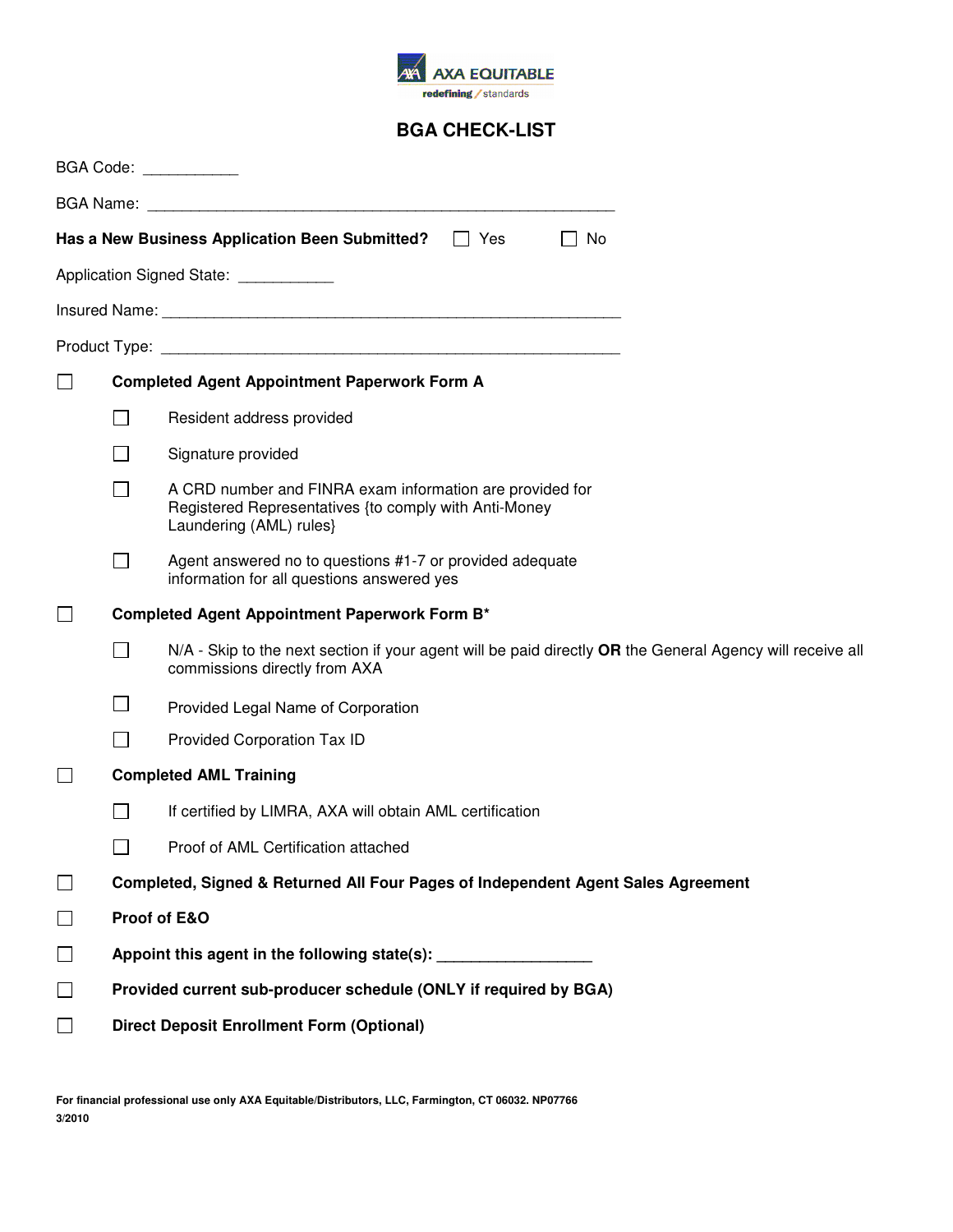

#### **AGENT APPOINTMENT PAPERWORK**

AXA Equitable Life Insurance Company 80 Scott Swamp Road Attn: Licensing Department Farmington, CT 06032 866-262-6669 Toll Free LifeLicensing@axa-equitable.com 800-657-2911 Fax

|                                                                                                                           |                                                                                                                                                                                                                                     |                     | Date of Birth: The Case of Birth:                                                                                       |  |
|---------------------------------------------------------------------------------------------------------------------------|-------------------------------------------------------------------------------------------------------------------------------------------------------------------------------------------------------------------------------------|---------------------|-------------------------------------------------------------------------------------------------------------------------|--|
|                                                                                                                           |                                                                                                                                                                                                                                     |                     | E-mail Address: E-mail Address:                                                                                         |  |
|                                                                                                                           | Resident Address: Weblater School and Contract and Contract and Contract and Contract and Contract and Contract and Contract and Contract and Contract and Contract and Contract and Contract and Contract and Contract and Co      |                     |                                                                                                                         |  |
|                                                                                                                           |                                                                                                                                                                                                                                     | Zip: ______________ | County: ________________                                                                                                |  |
|                                                                                                                           |                                                                                                                                                                                                                                     |                     |                                                                                                                         |  |
|                                                                                                                           | Business Address: <u>Communications</u> and Contract and Contract and Contract and Contract and Contract and Contract and Contract and Contract and Contract and Contract and Contract and Contract and Contract and Contract and C |                     |                                                                                                                         |  |
|                                                                                                                           |                                                                                                                                                                                                                                     |                     | County: _________________                                                                                               |  |
|                                                                                                                           |                                                                                                                                                                                                                                     |                     |                                                                                                                         |  |
|                                                                                                                           |                                                                                                                                                                                                                                     |                     |                                                                                                                         |  |
|                                                                                                                           | Form B of the Agent Appointment Paperwork is required if checks are made payable to a Sub-Producer Corporation,                                                                                                                     |                     |                                                                                                                         |  |
|                                                                                                                           | Wirehouse or Broker Dealer. Checks are payable to the:                                                                                                                                                                              |                     |                                                                                                                         |  |
| □ General Agency                                                                                                          | $\Box$ Agent                                                                                                                                                                                                                        |                     | □ Other (Sub-Producer Corporation, Wirehouse, Broker Dealer                                                             |  |
|                                                                                                                           |                                                                                                                                                                                                                                     |                     |                                                                                                                         |  |
|                                                                                                                           | Please review and circle an answer for each question. If yes, please provide details.                                                                                                                                               |                     |                                                                                                                         |  |
|                                                                                                                           | Are you licensed/registered with FINRA? YES NO If yes, please provide CRD #: ______________                                                                                                                                         |                     |                                                                                                                         |  |
| <b>Broker Dealer Affiliation:</b>                                                                                         |                                                                                                                                                                                                                                     |                     |                                                                                                                         |  |
|                                                                                                                           | Please circle your current registration(s) if applicable: 5 6 7 22 24 26 52 53 56 66 Other(s):                                                                                                                                      |                     |                                                                                                                         |  |
|                                                                                                                           | Have you ever held or currently hold, a MONY or AXA Equitable contract? YES NO Termination Date:                                                                                                                                    |                     |                                                                                                                         |  |
|                                                                                                                           |                                                                                                                                                                                                                                     |                     |                                                                                                                         |  |
|                                                                                                                           | Please review and circle an answer for each question. If yes, a written explanation from the agent is required. Please send a                                                                                                       |                     |                                                                                                                         |  |
|                                                                                                                           | separate attachment with the Agent Appointment Paperwork. Failure to provide supporting evidence and/or an explanation                                                                                                              |                     |                                                                                                                         |  |
|                                                                                                                           | will prolong your appointment process.                                                                                                                                                                                              |                     |                                                                                                                         |  |
| <b>YES</b><br>NO.                                                                                                         | #1 Have you ever had your insurance license or securities registration suspended or revoked?                                                                                                                                        |                     |                                                                                                                         |  |
| <b>YES</b><br>NO.                                                                                                         | #2 Are there any outstanding or pending judgments or liens filed against you?                                                                                                                                                       |                     |                                                                                                                         |  |
| <b>YES</b><br>NO.                                                                                                         |                                                                                                                                                                                                                                     |                     | #3 Are you involved in any pending or current litigation, investigations or Errors and Omissions claims?                |  |
| <b>YES</b><br>NO.                                                                                                         | #4 Have you had any Errors & Omissions claims in the past 3 years?                                                                                                                                                                  |                     |                                                                                                                         |  |
| <b>YES</b><br>NO.                                                                                                         | #5 Within the past 5 years, have you ever initiated bankruptcy proceedings or been declared bankrupt?                                                                                                                               |                     |                                                                                                                         |  |
| <b>YES</b><br>NO.                                                                                                         | #6 Within the past 10 years, have you ever had a complaint filed against you?                                                                                                                                                       |                     |                                                                                                                         |  |
| <b>YES</b><br>NO.                                                                                                         |                                                                                                                                                                                                                                     |                     | #7 With the exception of routine traffic violations, have you ever been convicted of or plead guilty or nolo contendere |  |
|                                                                                                                           | (no contest) in court to a misdemeanor a felony?                                                                                                                                                                                    |                     |                                                                                                                         |  |
|                                                                                                                           |                                                                                                                                                                                                                                     |                     |                                                                                                                         |  |
|                                                                                                                           |                                                                                                                                                                                                                                     |                     |                                                                                                                         |  |
|                                                                                                                           | The agent's signature is required below in order for AXA Equitable/Distributors to obtain an identity, financial, criminal, and                                                                                                     |                     |                                                                                                                         |  |
| state insurance background verification from First Advantage Corporation. Any disputes regarding background check results |                                                                                                                                                                                                                                     |                     |                                                                                                                         |  |
| need to be addressed to the following:<br>First Advantage Corporation                                                     |                                                                                                                                                                                                                                     |                     |                                                                                                                         |  |
| 2600 Stanwell Drive/ Suite #100                                                                                           |                                                                                                                                                                                                                                     |                     |                                                                                                                         |  |
| Concord, CA 94250                                                                                                         |                                                                                                                                                                                                                                     |                     |                                                                                                                         |  |

Phone #1-800-232-0247

I hereby authorize AXA Equitable to obtain an investigative consumer report on me. I further authorize any employer, credit bureau, consumer reporting agency or any other custodian or financial, personal or professional information regarding me to release to AXA Equitable any and all data respecting my duties, personal and professional behavior, credit and financial information. A photocopy of this authorization shall be deemed as valid as the original and this authorization shall remain in full force and effect for a time period of two years from the date hereof. I acknowledge that I have read and understand the notices above.

□ **By checking this box, I agree to waive my right to receive a copy of any public record obtained pursuant to this section.**

Signature **Example 20** Date  $\overline{a}$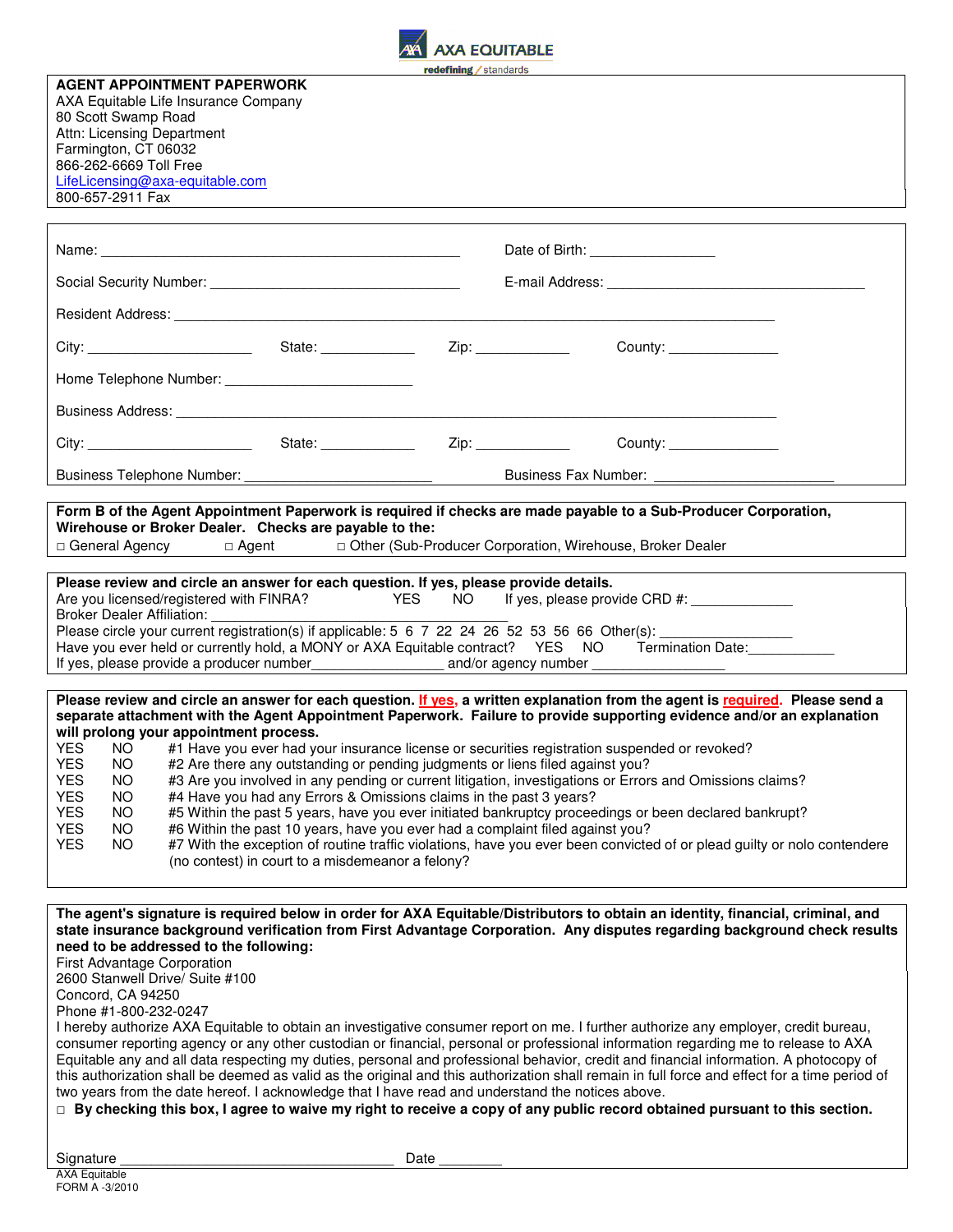

**AGENT APPOINTMENT PAPERWORK**  AXA Equitable Life Insurance Company 80 Scott Swamp Road Attn: Licensing Department Farmington, CT 06032 866-262-6669 Toll Free LifeLicensing@axa-equitable.com 800-657-2911 Fax

Agent Appointment Paperwork Form B is required if commissions are made payable to a Sub-Producer Corporation or Broker Dealer/Wirehouse. Please note a tax id is also required in order for the entity to receive commissions.

| Pay Commissions to the agent's:            | □ Sub-Producer Corporation                                                                                                                                                                                                     |      | □ Broker Dealer/Wirehouse         |
|--------------------------------------------|--------------------------------------------------------------------------------------------------------------------------------------------------------------------------------------------------------------------------------|------|-----------------------------------|
|                                            |                                                                                                                                                                                                                                |      |                                   |
|                                            |                                                                                                                                                                                                                                |      |                                   |
|                                            |                                                                                                                                                                                                                                |      |                                   |
| Company Address: National Company Address: |                                                                                                                                                                                                                                |      |                                   |
|                                            | State: The State of the State of the State of the State of the State of the State of the State of the State of the State of the State of the State of the State of the State of the State of the State of the State of the Sta | Zip: | County: <u>__________________</u> |
|                                            |                                                                                                                                                                                                                                |      |                                   |
|                                            |                                                                                                                                                                                                                                |      |                                   |

| Commissionable Address:            |  |
|------------------------------------|--|
|                                    |  |
| $C/O$ :                            |  |
| City:<br>7in:<br>County:<br>State: |  |

Please provide the Company Name and Company code below, if your agent is affiliated with an existing Sub-Firm: Sub-Firm Code: Sub-Firm Name: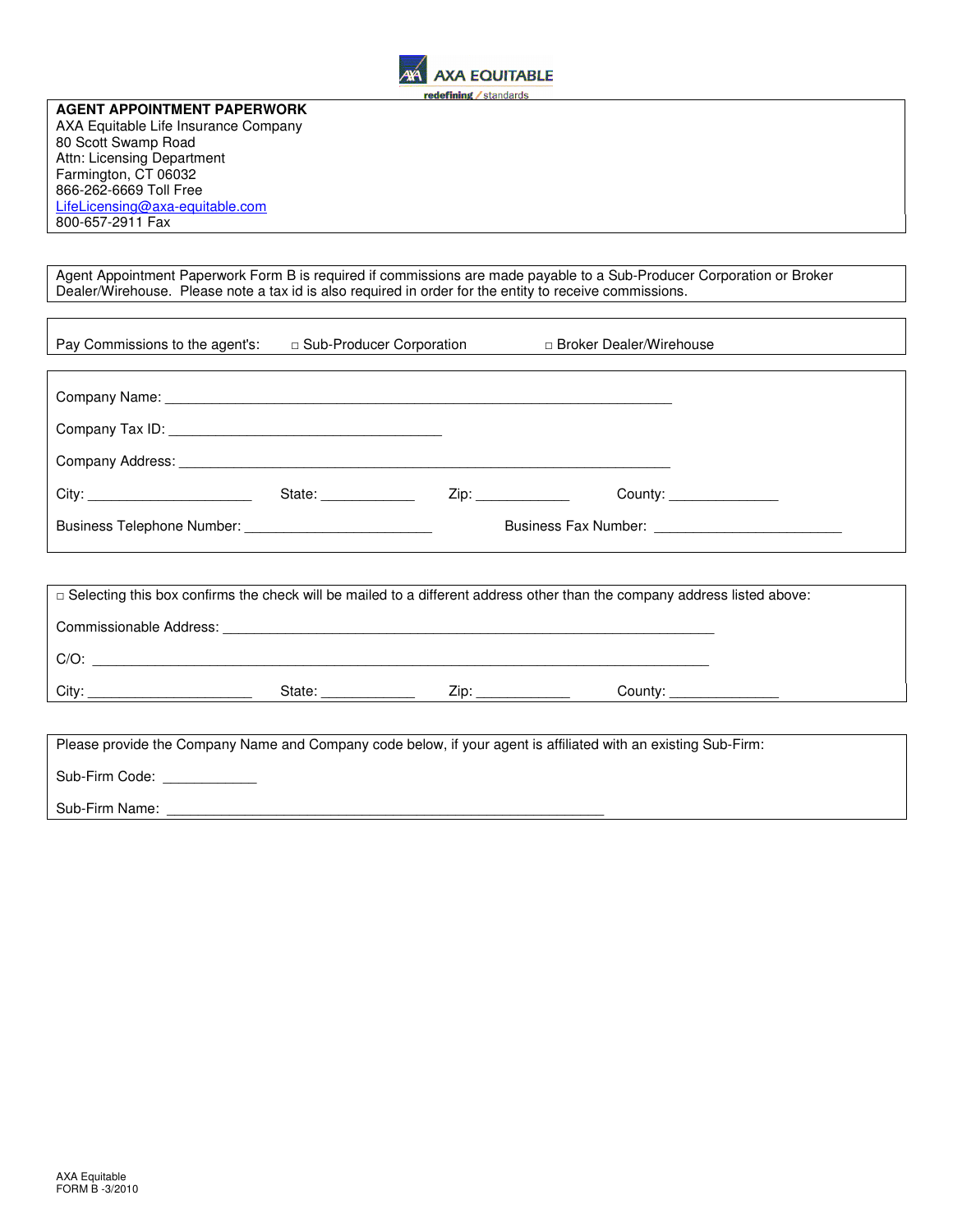## **INDEPENDENT AGENT SALES AGREEMENT**

I hereby request authorization, on a non-exclusive basis, to solicit applications for and service certain life insurance and annuity products ("Company Products") of AXA Equitable Life Insurance Company, MONY Life Insurance Company of America or other insurance company affiliate or subsidiary of any of the foregoing (collectively, the "Companies") through one or more brokerage general agents. Reference herein to the "BGA" shall mean the brokerage general agent through which I am selling any particular Company Product, and reference to the "Company" shall mean the insurance company issuing any particular Company Product. I understand that this is a condition of such authorization that I enter into this Independent Sales Agreement. Accordingly, I hereby agree, for the benefit of AXA Distributors, LLC and its affiliated insurance agencies (collectively, the "Distributor"), as follows:

1. **No Modification.** I have no authority to and will not alter, modify, waive or change any of the terms, rates, or conditions of any Company Product.

2. **Compliance with Laws Regulations, Codes of Conduct and Rules and Procedures.** I will solicit applications for and service Company Products in compliance with all applicable federal, state, and local laws and regulations, including without limitation insurance laws and regulations and such codes of conduct and other rules and procedures, including without limitation, rules and procedures regarding replacements, as may be issued by the BGA, the Distributor or the Companies. I will not solicit applications for Company Products unless I am properly licensed and, if required by law, appointed to the Company.

3. **Suitability.** I will not recommend any Company Product unless I have reasonable grounds, after inquiry, to believe it is suitable for the applicant.

4. **No Representations.** I will not make any statements concerning a Company Product which is contrary to or inconsistent with the terms and conditions thereof.

5. **Initial Premiums.** I will not accept any sums on behalf of a Company other than checks signed by the applicant in payment of the first premium payable to the Company, and I will not endorse checks payable to a Company or pay premiums out of my account.

6. **No Surrender or Exchange.** I will not encourage a prospective purchaser to surrender or exchange an insurance policy or contract issued by a Company in order to purchase a Company Product without the prior written consent of the Distributor. I understand that either no compensation or a reduced compensation will be paid in the event any policy issued by one of the Companies is replaced with a policy issued by the same Company or any other Company Product.

**7. No Life Settlements or Sales of Interests to Persons without an Insurable Interest**. I will not sell a Company Product to any person if I know or have reason to believe that such sale is being made, in whole or part, for the purpose of resale or to otherwise transfer any of the rights of ownership or benefits under the policy directly or indirectly to a third party. I will not endorse, promote, encourage or participate in the sale of Company Products with the intention or expectation of effecting life settlements or otherwise directly or indirectly creating or transferring any rights of ownership or benefits in whole or part to a person who is not related to the insured or does not have a pre-existing insurable interest under state law. I will promptly notify the Distributor of any sale or prospective sale of a Company Product if I discover, am notified, or have a reasonable basis to suspect that a Company Product is being purchased with the intention or expectation of resale or other direct or indirect transfer, in whole or in part, of any rights or benefits of the purchaser or any beneficiary thereunder. I acknowledge that the use of financing to purchase a Company Product may be a reasonable basis to suspect that a purchase is being made with the intention or expectation of resale or transfer.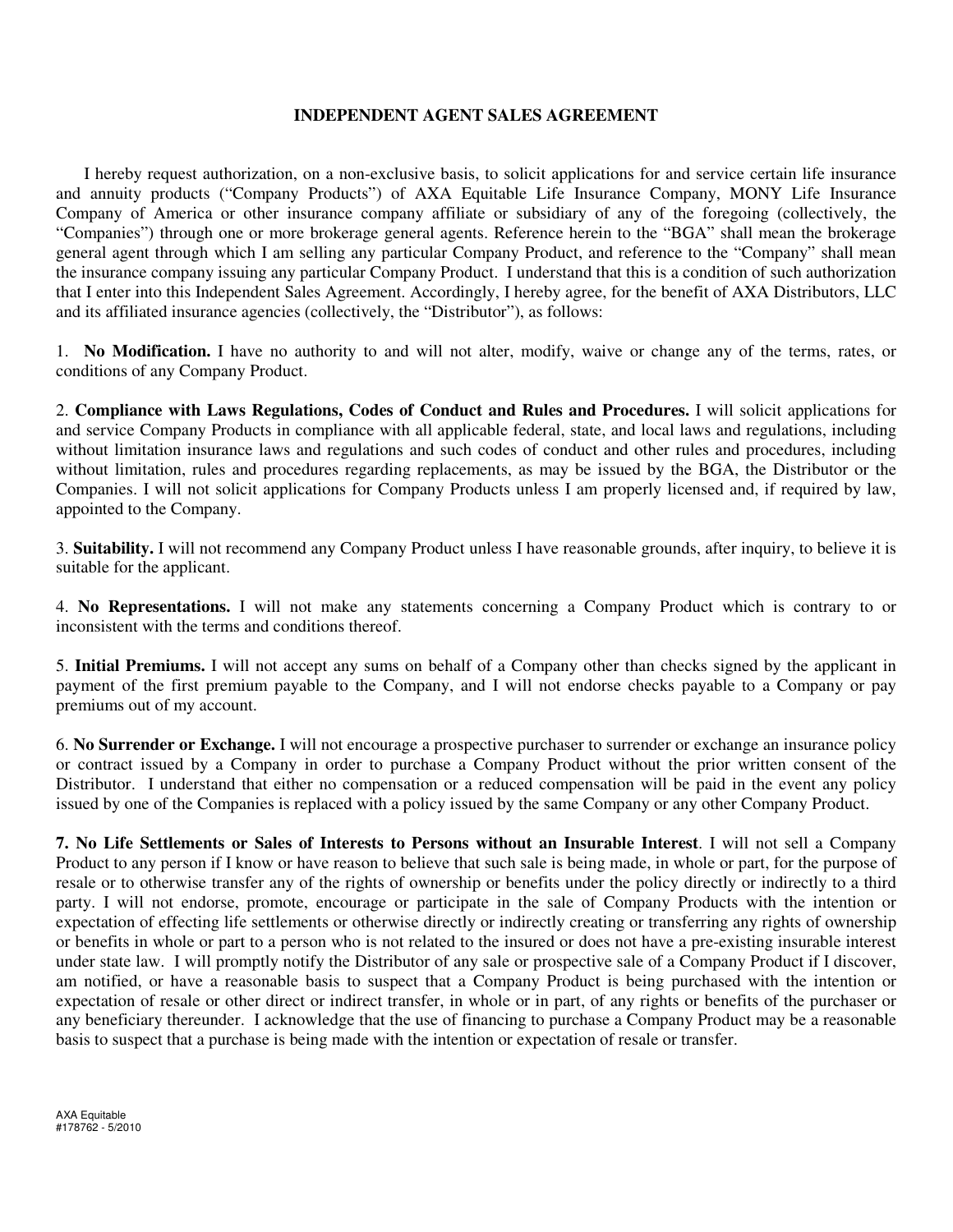8. **No Bank Sales.** I will not solicit applications for Company Products on or from the premises of a banking, savings, or similar institution ("Bank") or utilize Bank contacts, referrals or lists of customer or employees to solicit applications for Company Products.

9. **Applications.** I will forward all completed applications, checks and supporting materials to the BGA promptly following receipt thereof. I understand that the Company may accept or reject any application in its sole discretion.

10. **Delivery of Policies and Contracts.** I will deliver policies and contracts issued by a Company to purchasers promptly following receipt thereof. I will not deliver a policy or contract (1) until all outstanding requirements have been satisfied and the initial premium has been paid or (2) if there has been a change in the health, medical history, avocation, occupation, or insurability of the proposed insured since the date of the original application.

11. **Approved Sales Materials.** I will not use or distribute any illustration, brochure, sales script, seminar or other types of presentation, advertising, direct mailing or any other sales materials relating to the Distributor, the Companies or the Company Products without the prior written approval of the BGA.

12. **Names and Trademarks.** I will not use the name of any Distributor or Company or any trademark, service mark, symbol or trade style of any Distributor or Company without the express written consent of such Distributor or Company, as the case may be.

13. **Professional Liability Insurance.** I will maintain, at all times during the term hereof, professional liability insurance in such form and amounts as the Distributor may require issued by an insurer having an A.M. Best's rating of A VIII or better. I will promptly notify the BGA if my professional liability insurance is suspended or terminated.

14. **Books and Records.** I will make all books, accounts and records regarding the solicitation of applications for and servicing of Company Products available for inspection by representatives of the Distributor and the Companies at my office on reasonable demand during normal business hours.

15. **Investigations and Proceedings.** I will cooperate with the Distributor and the Companies in any judicial or regulatory investigation, proceeding or inquiry relating to the solicitation of applications for and/or servicing of Company Products and promptly advise the Distributor of any notice or communication I may receive in connection therewith. I will promptly forward to the Distributor and the Companies any Summons or Complaint served upon me which names any of them as a party to the litigation or which seeks production of Company documents.

16. **Complaints.** I will promptly forward to the Distributor a copy of each complaint received from a customer or a regulatory agency concerning the solicitation of applications for and/or servicing of Company Products. I will provide all information with respect to each such complaint as the Distributor may request and will cooperate with the Distributor and the Companies in resolving the same.

17. **Compensation.** I will look solely to the BGA for compensation in connection with the solicitation of applications for and servicing of Company Products and will not assert any claim for compensation or other sums against the Companies or the Distributor. I understand that the Distributor may pay compensation to me on the BGA's behalf solely as an accommodation to the BGA and without any obligation to me. I will repay, on demand, any sums paid to me by the Distributor on the BGA's behalf if the Distributor determines that the BGA is not entitled to such sums or determines that I am not entitled to such sums, if a policy or contract is rescinded or cancelled or modified, reversed or surrendered in whole or part, or if the Company refunds any premiums or contributions or pays out all or part of the contract or policy value. The Distributor may offset any amounts payable to me on the BGA's behalf against any sums owed by me to the Distributor or the Companies, and any such offset shall constitute payment to me on the BGA's behalf.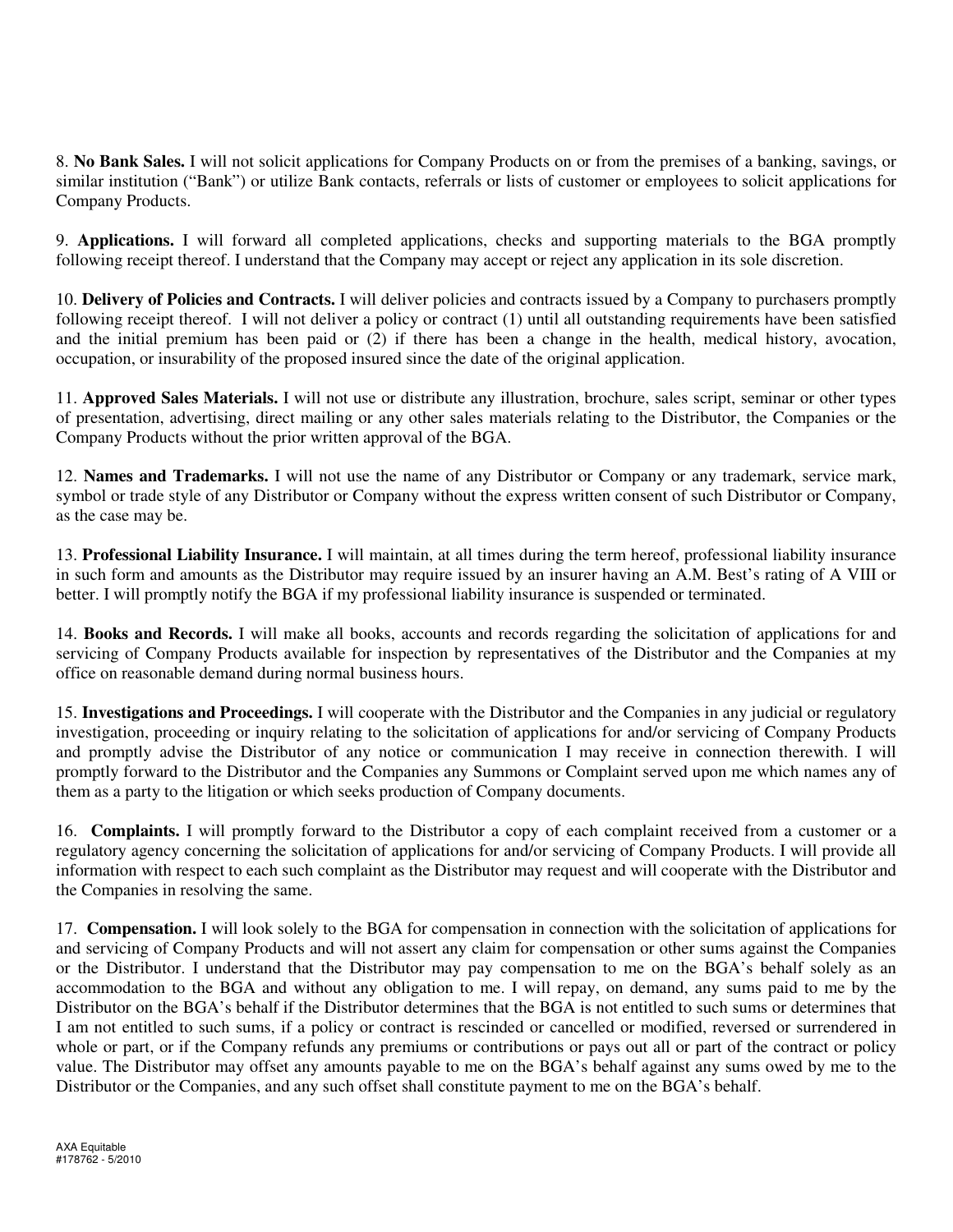18. **Expenses.** As an independent contractor, I will pay all expenses incurred by me in soliciting applications for and servicing Company Products.

19. **Confidentiality.** I will keep confidential all information about the Distributor, the Companies and the Company Products, including without limitation, business practices, marketing strategies, computer programs, rate manuals and printed and electronic data. I will only use such information for the purposes contemplated herein and shall not disclose any such information, other than sales materials intended for distribution to customers.

20. **Privacy.** I will not use any "nonpublic personal information" as defined in the Gramm-Leach-Bliley Act (the "GLB") or information subject to any other privacy law or regulation for any purpose, or disclose such information to any other person, except as otherwise permitted therein. I will safeguard all nonpublic personal information in accordance with the GLB and other applicable privacy laws and regulations. I will promptly notify the Distributor if any nonpublic personal information is used or disclosed contrary to this Agreement and take reasonable steps to mitigate any adverse impact or other harm to the Companies, the Distributor and the affected individuals.

21. **Return of Information.** All information, whether in written or electronic form, about the Distributor, the Companies and the Company Products or developed by me from such information is property of the Distributor and/or the Companies, and I will promptly return it to the Distributor following the termination of my authority to solicit applications for and/or service Company Products.

22. **Indemnification.** I will indemnify, and hold the Companies and the Distributor harmless from and against any actual or threatened liabilities, losses, costs, claims and damages, including reasonable legal fees and expenses, arising out of or based upon my failure to perform any of the undertakings herein or arising out of or due to any negligence or misconduct on my part.

23. **Independent Contractor.** I will be an independent contractor with full freedom to determine the time, place and method of performance, and neither performance of the undertakings herein nor any related dealings with the BGA, the Companies or the Distributor will create a relationship of employee and employer between us.

24. **Appointment.** I understand that each Company may approve, reject or terminate any appointment at any time with or without cause. I have not been associated with AXA Network, LLC at any time during the preceding twelve (12) months.

25. **U.S. Patriot Act**. I will comply with all applicable provisions of the U.S. Patriot Act and other customer identification, anti-money laundering, anti-terrorism and similar laws and regulations (collectively, "AML"), and the Companies and the Distributor may rely on me to so comply. I will, on request, provide the Distributor with such certificates of compliance as the Distributor may reasonably request. I have completed all AML training which an insurance agent is required to complete as of the date hereof and will not hereafter solicit applications for Company Products unless I have previously completed all addition AML training which insurance agents are then required to complete. I will promptly notify the Distributor if I detect suspicious customer activity and cooperate with the Distributor and the Companies in testing the effectiveness of their AML programs, including testing of the requirements in this section.

26. **IMSA Principles**. I will follow the Principles of Ethical Market Conduct of the Insurance Marketing Standards Association ("IMSA Principles") to (i) conduct business according to high standards of honesty and fairness and to render that service to my customers, (ii) provide competent and customer-focused sales and service, (iii) engage in active and fair competition, (iv) provide advertising and sales materials that are clear as to purpose and honest and fair as to content, (v) provide for fair and expeditious handling of customer complaints and disputes and (vi) maintain a system of supervision and monitoring that is reasonably designed to achieve compliance with IMSA Principles.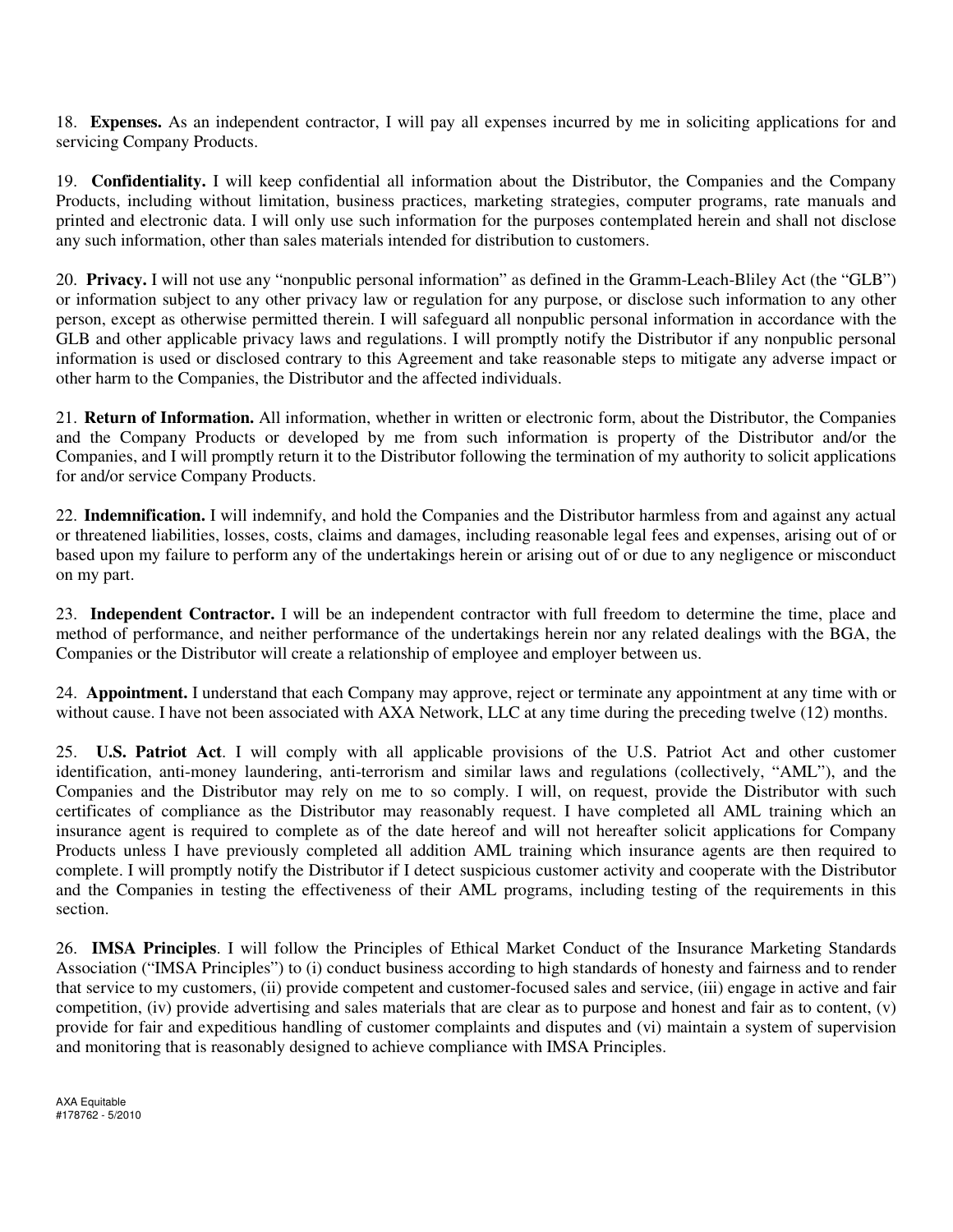27. **Termination.** I understand that this Agreement may be terminated with or without cause by me or by the Distributor by giving written notice of termination. My undertakings hereunder will survive termination. Upon termination for cause, no further compensation shall be payable to me for or on behalf the BGA.

28. **Arbitration.** Any controversy, claim or dispute of any kind whatsoever between the parties arising out of or relating to this Agreement or any actual or alleged breach thereof shall be resolved by submitting such controversy, claim or dispute to binding arbitration administered by the American Arbitration Association under its Commercial Arbitration Rules then in effect. Depositions of witnesses will not be permitted in preparation for the Arbitration hearing except for the purpose of the preservation of testimony to be submitted at the final hearing and except as permitted by the arbitrators upon a finding of extraordinary need. Judgment on any award rendered by the arbitrators may be entered in any court, state or federal, having jurisdiction thereof. No party to this Agreement will seek to recover consequential, exemplary and/or punitive damages against the other party, except as may be recoverable as a claim for indemnification as elsewhere permitted herein. Notwithstanding the foregoing, any party to this Agreement may assert a crossclaim or a third party claim for indemnity or contribution against another party to this Agreement in any pending litigation filed by a third party. Upon motion of any party, the arbitrators may stay the arbitration to permit resolution of any factual or legal issues that are pending in litigation filed by a third party. It is the intent of this Agreement that all disputes shall be resolved in the most efficient and fair manner possible under the circumstances.

29. **General Provisions**. Failure to enforce any provision hereof does not constitute a waiver. No waiver shall be effective unless stipulated in writing and signed by the Distributor and no written waiver shall constitute a waiver of such provision in the future except as specifically provided therein. Any court decision, statute, rule or otherwise, invalidating any undertaking hereunder shall not affect any other undertakings hereunder. No writing shall be of any force or effect as against the Distributor unless signed on its behalf by a Vice President or such other officer as may be designated in writing by a Senior Vice President thereof. This Agreement shall be governed by and construed in accordance with the laws of the State of New York.

Signature \_\_\_\_\_\_\_\_\_\_\_\_\_\_\_\_\_\_\_\_\_\_\_\_\_\_\_\_\_\_\_\_\_

Printed Name \_\_\_\_\_\_\_\_\_\_\_\_\_\_\_\_\_\_\_\_\_\_\_\_\_\_\_\_\_\_

Date  $\Box$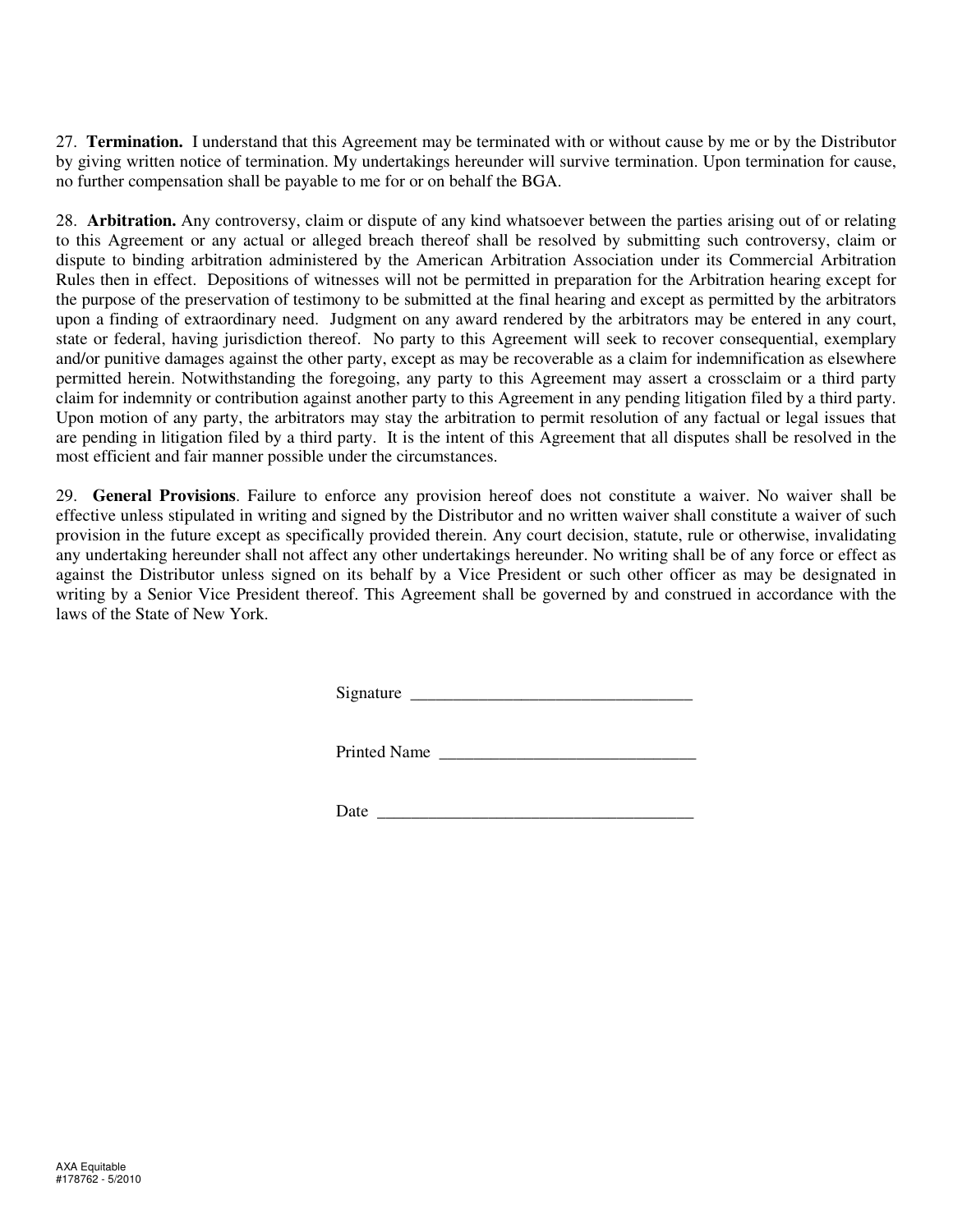

# **AXA Partners Direct Deposit Enrollment Form**

| <b>Type of Direct Deposit Enrollment Forms:</b>    |                     |                            |  |  |
|----------------------------------------------------|---------------------|----------------------------|--|--|
| $\Box$ Initial Enrollment $\Box$ Change of Account |                     | $\Box$ Stop Direct Deposit |  |  |
|                                                    |                     |                            |  |  |
| <b>Pay Commissions to:</b>                         |                     |                            |  |  |
| $\square$ SELF                                     | <b>Broker Name:</b> |                            |  |  |
|                                                    | Social Security #:  |                            |  |  |
| <u>OR</u>                                          |                     |                            |  |  |
|                                                    |                     |                            |  |  |
| <b>II CORPORATION</b>                              | Corp. Name:         |                            |  |  |
|                                                    | Tax ID #:           |                            |  |  |

**I elect to have Direct Deposit to one of the following accounts:** 

 $\Box$  Checking - Attached is a voided check confirming to deposits funds to my checking account

 $\Box$  Savings - Attached is a deposit slip confirming to deposits funds to my savings account

Instead of paying me directly each commission period, I authorize and direct AXA to deposit an amount equal to my net commissions, less any indebtedness to AXA or AXA Subsidiary, to the account I have selected. This direction will continue until either I have given AXA written notice to terminate this agreement, or AXA has notified me that it is terminating this service to me or my bank account has been closed. If I wish to change depository banks or terminate this arrangement, I understand that AXA may continue this direct deposit arrangement until they have had reasonable time within which to honor my instructions. I authorize AXA to debit my account to adjust for any over deposits which they have made to my account for any reason. I agree not to hold either AXA, or the bank liable for such erroneous deposits or adjustments.

**Broker Signature: Date: Date: Date: Date: Date: Date: Date: Date: Date: Date: Date: Date: Date: Date: Date: Date: Date: Date: Date: Date: Date: Date: Date: Date: Date: D** 

| Send a completed form to our Licensing Department via one of the following:                |                                                  |  |  |  |
|--------------------------------------------------------------------------------------------|--------------------------------------------------|--|--|--|
| Fax: 800-657-2911                                                                          |                                                  |  |  |  |
| Email: LifeLicensing@axa-equitable.com                                                     |                                                  |  |  |  |
| Mailing Address:                                                                           |                                                  |  |  |  |
| 80 Scott Swamp Rd                                                                          |                                                  |  |  |  |
| Attn: Licensing Department                                                                 |                                                  |  |  |  |
| Farmington, CT 06032                                                                       |                                                  |  |  |  |
|                                                                                            |                                                  |  |  |  |
| <b>Interoffice Only:</b>                                                                   |                                                  |  |  |  |
| $\Box$ Broker ID                                                                           | $\Box$ Corporation ID:                           |  |  |  |
|                                                                                            |                                                  |  |  |  |
| $\Box$ Employee ID (if avail.)                                                             |                                                  |  |  |  |
|                                                                                            |                                                  |  |  |  |
| $\Box$ Information tracked                                                                 | <b>Compensation Hierarchy Complete</b><br>$\Box$ |  |  |  |
| $\Box$ Providing my initials confirms the interoffice information is accurate and complete |                                                  |  |  |  |
|                                                                                            |                                                  |  |  |  |
| Initials:                                                                                  | Date:                                            |  |  |  |
|                                                                                            | Page 1 of 1                                      |  |  |  |